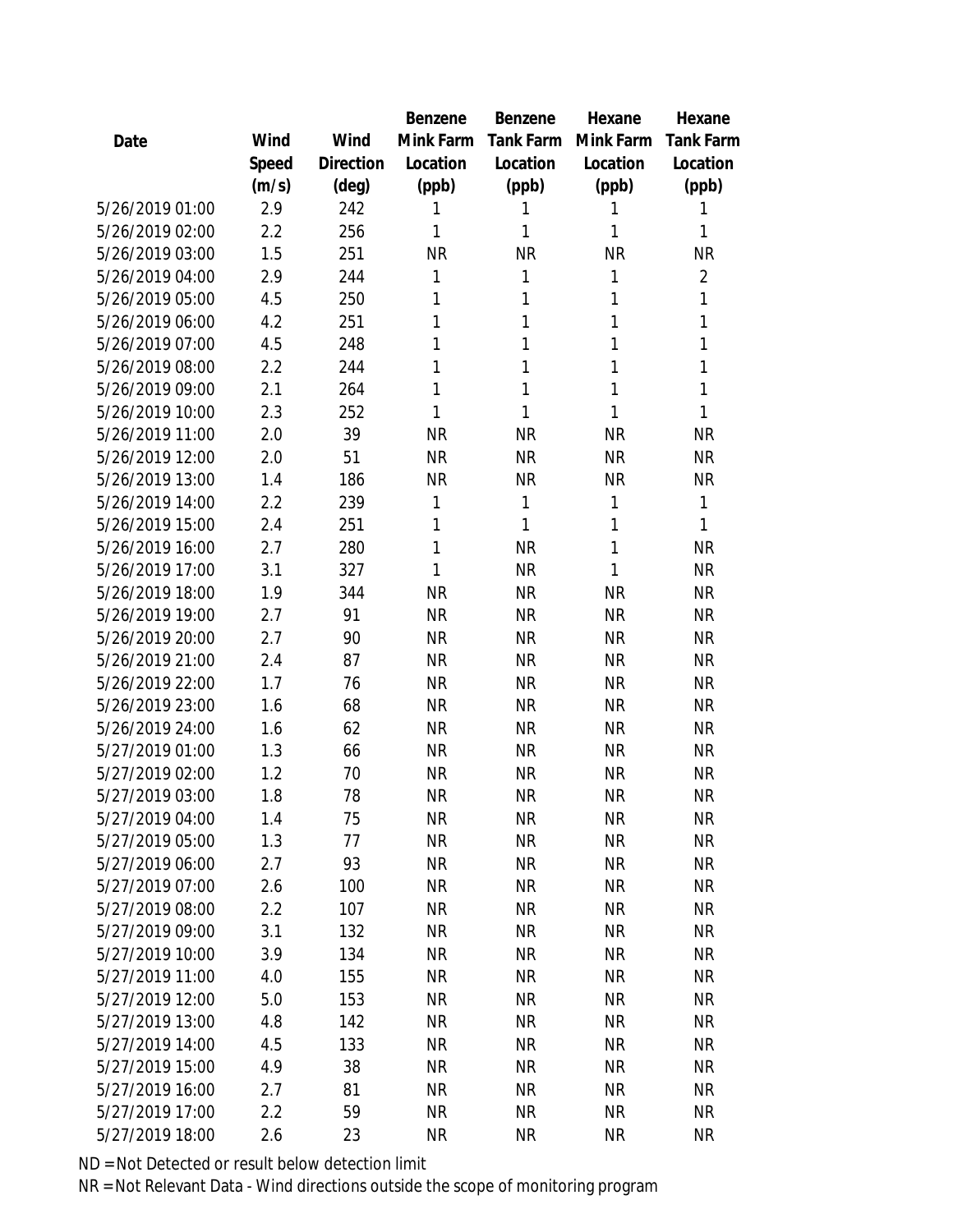|                 |       |                | Benzene      | Benzene          | Hexane    | Hexane           |
|-----------------|-------|----------------|--------------|------------------|-----------|------------------|
| Date            | Wind  | Wind           | Mink Farm    | <b>Tank Farm</b> | Mink Farm | <b>Tank Farm</b> |
|                 | Speed | Direction      | Location     | Location         | Location  | Location         |
|                 | (m/s) | $(\text{deg})$ | (ppb)        | (ppb)            | (ppb)     | (ppb)            |
| 5/27/2019 19:00 | 1.6   | 97             | <b>NR</b>    | <b>NR</b>        | <b>NR</b> | <b>NR</b>        |
| 5/27/2019 20:00 | 2.2   | 155            | <b>NR</b>    | <b>NR</b>        | <b>NR</b> | <b>NR</b>        |
| 5/27/2019 21:00 | 3.1   | 181            | <b>NR</b>    | 1                | <b>NR</b> | 1                |
| 5/27/2019 22:00 | 3.9   | 194            | <b>NR</b>    | 1                | <b>NR</b> | 1                |
| 5/27/2019 23:00 | 4.6   | 224            | <b>NR</b>    | 1                | <b>NR</b> | 1                |
| 5/27/2019 24:00 | 4.7   | 225            | <b>NR</b>    | 1                | <b>NR</b> | 1                |
| 5/28/2019 01:00 | 4.8   | 220            | <b>NR</b>    | 1                | <b>NR</b> | 1                |
| 5/28/2019 02:00 | 4.1   | 231            | 1            | 1                | 1         | 1                |
| 5/28/2019 03:00 | 3.5   | 217            | <b>NR</b>    | 1                | <b>NR</b> | 1                |
| 5/28/2019 04:00 | 3.3   | 222            | <b>NR</b>    | 1                | <b>NR</b> | 1                |
| 5/28/2019 05:00 | 4.4   | 249            | 1            | 1                | 1         | 1                |
| 5/28/2019 06:00 | 3.8   | 250            | 1            | 1                | 1         | 1                |
| 5/28/2019 07:00 | 3.1   | 256            | 1            | 1                | 1         | 1                |
| 5/28/2019 08:00 | 2.9   | 288            | 1            | <b>NR</b>        | 1         | <b>NR</b>        |
| 5/28/2019 09:00 | 2.7   | 269            | 1            | 1                | 1         | 1                |
| 5/28/2019 10:00 | 2.5   | 279            | 1            | <b>NR</b>        | 1         | <b>NR</b>        |
| 5/28/2019 11:00 | 2.0   | 309            | 1            | <b>NR</b>        | 1         | <b>NR</b>        |
| 5/28/2019 12:00 | 1.5   | 351            | 1            | <b>NR</b>        | 1         | <b>NR</b>        |
| 5/28/2019 13:00 | 1.5   | 53             | <b>NR</b>    | <b>NR</b>        | <b>NR</b> | <b>NR</b>        |
| 5/28/2019 14:00 | 2.1   | 92             | <b>NR</b>    | <b>NR</b>        | <b>NR</b> | <b>NR</b>        |
| 5/28/2019 15:00 | 2.1   | 74             | <b>NR</b>    | <b>NR</b>        | <b>NR</b> | <b>NR</b>        |
| 5/28/2019 16:00 | 5.9   | 138            | <b>NR</b>    | <b>NR</b>        | <b>NR</b> | <b>NR</b>        |
| 5/28/2019 17:00 | 3.8   | 39             | 1            | <b>NR</b>        | 1         | <b>NR</b>        |
| 5/28/2019 18:00 | 3.4   | 37             | 1            | <b>NR</b>        | 1         | <b>NR</b>        |
| 5/28/2019 19:00 | 2.5   | 46             | <b>NR</b>    | <b>NR</b>        | <b>NR</b> | <b>NR</b>        |
| 5/28/2019 20:00 | 2.6   | 44             | <b>NR</b>    | <b>NR</b>        | <b>NR</b> | <b>NR</b>        |
| 5/28/2019 21:00 | 3.4   | 33             | 1            | <b>NR</b>        | 1         | <b>NR</b>        |
| 5/28/2019 22:00 | 2.8   | 19             | <b>NR</b>    | <b>NR</b>        | NR        | <b>NR</b>        |
| 5/28/2019 23:00 | 3.7   | 111            | <b>NR</b>    | <b>NR</b>        | <b>NR</b> | <b>NR</b>        |
| 5/28/2019 24:00 | 1.6   | 52             | <b>NR</b>    | <b>NR</b>        | <b>NR</b> | <b>NR</b>        |
| 5/29/2019 01:00 | 1.5   | 300            | <b>NR</b>    | <b>NR</b>        | <b>NR</b> | <b>NR</b>        |
| 5/29/2019 02:00 | 2.0   | 163            | <b>NR</b>    | <b>NR</b>        | <b>NR</b> | <b>NR</b>        |
| 5/29/2019 03:00 | 4.3   | 176            | <b>NR</b>    | 1                | <b>NR</b> | $\mathbf{1}$     |
| 5/29/2019 04:00 | 4.0   | 159            | <b>NR</b>    | <b>NR</b>        | <b>NR</b> | <b>NR</b>        |
| 5/29/2019 05:00 | 3.7   | 336            | $\mathbf{1}$ | <b>NR</b>        | 1         | <b>NR</b>        |
| 5/29/2019 06:00 | 2.7   | 95             | <b>NR</b>    | <b>NR</b>        | <b>NR</b> | <b>NR</b>        |
| 5/29/2019 07:00 | 4.6   | 137            | <b>NR</b>    | <b>NR</b>        | <b>NR</b> | <b>NR</b>        |
| 5/29/2019 08:00 | 0.7   | 233            | <b>NR</b>    | <b>NR</b>        | <b>NR</b> | <b>NR</b>        |
| 5/29/2019 09:00 | 1.6   | 215            | <b>NR</b>    | 1                | <b>NR</b> | 1                |
| 5/29/2019 10:00 | 2.0   | 231            | 1            | 1                | 1         | 1                |
| 5/29/2019 11:00 | 2.3   | 262            | 1            | 1                | 1         | 1                |
| 5/29/2019 12:00 | 2.1   | 265            | 1            | 1                | 1         | 1                |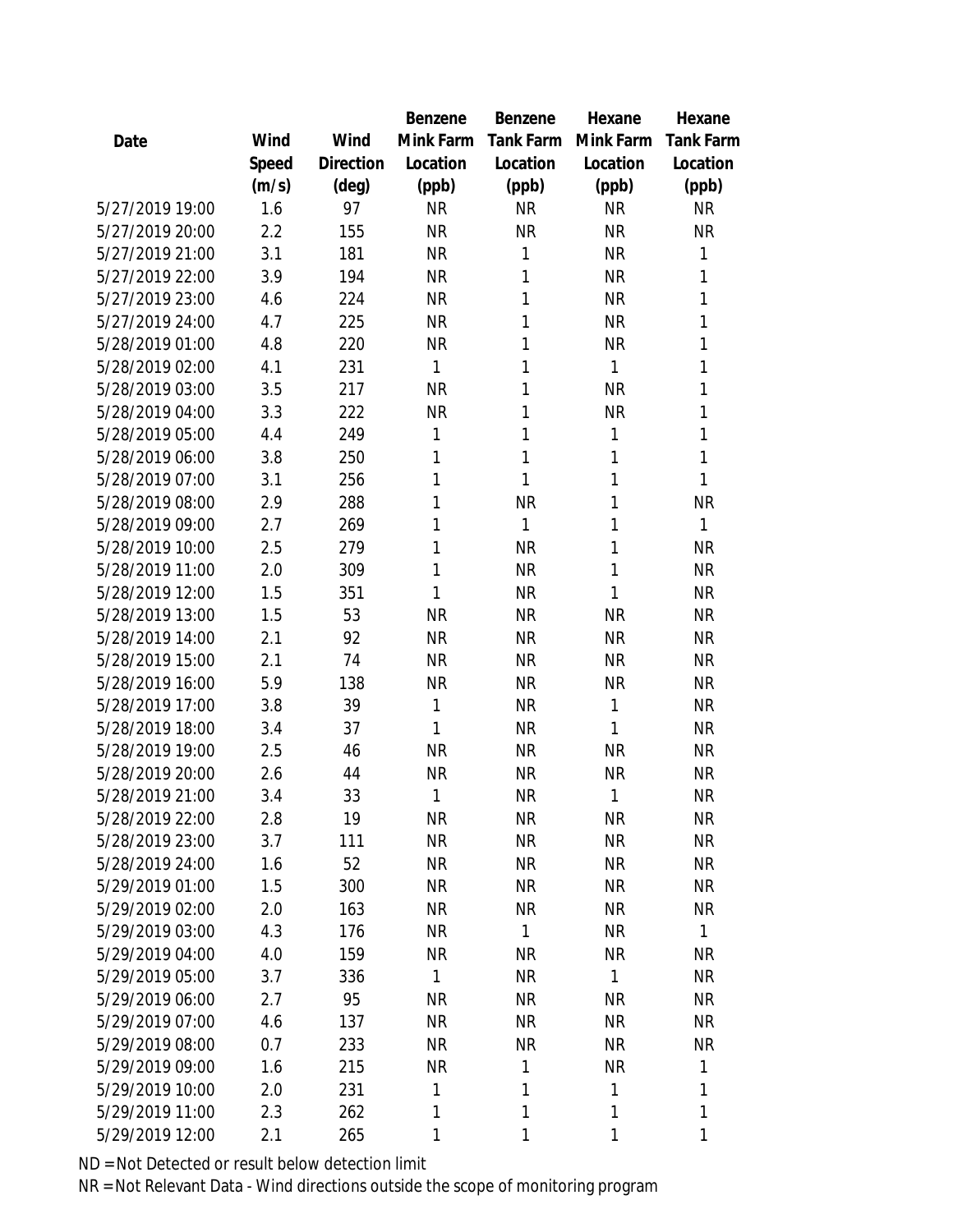|                 |       |                | Benzene   | Benzene   | Hexane    | Hexane       |
|-----------------|-------|----------------|-----------|-----------|-----------|--------------|
| Date            | Wind  | Wind           | Mink Farm | Tank Farm | Mink Farm | Tank Farm    |
|                 | Speed | Direction      | Location  | Location  | Location  | Location     |
|                 | (m/s) | $(\text{deg})$ | (ppb)     | (ppb)     | (ppb)     | (ppb)        |
| 5/29/2019 13:00 | 2.2   | 243            | 1         | 1         | 1         | 1            |
| 5/29/2019 14:00 | 1.8   | 240            | 1         | 1         | 1         | 1            |
| 5/29/2019 15:00 | 1.7   | 277            | <b>NR</b> | <b>NR</b> | <b>NR</b> | NR           |
| 5/29/2019 16:00 | 2.0   | 266            | 1         | 1         | 1         | 1            |
| 5/29/2019 17:00 | 2.1   | 261            | 1         | 1         | 1         | $\mathbf{1}$ |
| 5/29/2019 18:00 | 1.6   | 274            | 1         | 1         | 1         | 1            |
| 5/29/2019 19:00 | 1.6   | 228            | <b>NR</b> | 1         | <b>NR</b> | 1            |
| 5/29/2019 20:00 | 2.1   | 110            | <b>NR</b> | <b>NR</b> | <b>NR</b> | <b>NR</b>    |
| 5/29/2019 21:00 | 2.1   | 95             | <b>NR</b> | <b>NR</b> | <b>NR</b> | <b>NR</b>    |
| 5/29/2019 22:00 | 2.0   | 98             | <b>NR</b> | <b>NR</b> | <b>NR</b> | <b>NR</b>    |
| 5/29/2019 23:00 | 1.8   | 87             | <b>NR</b> | <b>NR</b> | <b>NR</b> | <b>NR</b>    |
| 5/29/2019 24:00 | 1.8   | 94             | <b>NR</b> | <b>NR</b> | <b>NR</b> | <b>NR</b>    |
| 5/30/2019 01:00 | 2.1   | 109            | <b>NR</b> | <b>NR</b> | <b>NR</b> | <b>NR</b>    |
| 5/30/2019 02:00 | 3.6   | 151            | <b>NR</b> | <b>NR</b> | <b>NR</b> | <b>NR</b>    |
| 5/30/2019 03:00 | 3.6   | 233            | <b>NR</b> | <b>NR</b> | <b>NR</b> | <b>NR</b>    |
| 5/30/2019 04:00 | 2.9   | 301            | 1         | <b>NR</b> | 1         | <b>NR</b>    |
| 5/30/2019 05:00 | 4.6   | 324            | 1         | <b>NR</b> | 1         | <b>NR</b>    |
| 5/30/2019 06:00 | 2.5   | 53             | <b>NR</b> | <b>NR</b> | <b>NR</b> | <b>NR</b>    |
| 5/30/2019 07:00 | 1.6   | 119            | <b>NR</b> | <b>NR</b> | <b>NR</b> | <b>NR</b>    |
| 5/30/2019 08:00 | 3.3   | 215            | <b>NR</b> | 1         | <b>NR</b> | 1            |
| 5/30/2019 09:00 | 3.7   | 210            | <b>NR</b> | 1         | <b>NR</b> | 1            |
| 5/30/2019 10:00 | 4.3   | 241            | 1         | 1         | 1         | 1            |
| 5/30/2019 11:00 | 4.3   | 260            | 1         | 1         | 1         | 1            |
| 5/30/2019 12:00 | 4.0   | 261            | 1         | 1         | 1         | $\mathbf 1$  |
| 5/30/2019 13:00 | 3.8   | 256            | 1         | 1         | 1         | 1            |
| 5/30/2019 14:00 | 2.6   | 275            | 1         | 1         | 1         | 1            |
| 5/30/2019 15:00 | 2.5   | 275            | 1         | 1         | 1         | 1            |
| 5/30/2019 16:00 | 2.1   | 292            | 1         | <b>NR</b> | 1         | NR           |
| 5/30/2019 17:00 | 2.4   | 263            | 1         | 1         | 1         | 1            |
| 5/30/2019 18:00 | 2.1   | 281            | 1         | <b>NR</b> | 1         | <b>NR</b>    |
| 5/30/2019 19:00 | 1.9   | 337            | 1         | <b>NR</b> | 1         | <b>NR</b>    |
| 5/30/2019 20:00 | 2.2   | 84             | <b>NR</b> | <b>NR</b> | <b>NR</b> | <b>NR</b>    |
| 5/30/2019 21:00 | 2.7   | 108            | <b>NR</b> | <b>NR</b> | <b>NR</b> | <b>NR</b>    |
| 5/30/2019 22:00 | 1.6   | 105            | <b>NR</b> | <b>NR</b> | <b>NR</b> | <b>NR</b>    |
| 5/30/2019 23:00 | 1.5   | 171            | <b>NR</b> | 1         | <b>NR</b> | 1            |
| 5/30/2019 24:00 | 1.8   | 228            | <b>NR</b> | 1         | <b>NR</b> | 1            |
| 5/31/2019 01:00 | 1.6   | 134            | <b>NR</b> | <b>NR</b> | <b>NR</b> | <b>NR</b>    |
| 5/31/2019 02:00 | 1.2   | 166            | <b>NR</b> | <b>NR</b> | <b>NR</b> | <b>NR</b>    |
| 5/31/2019 03:00 | 1.7   | 140            | <b>NR</b> | <b>NR</b> | <b>NR</b> | <b>NR</b>    |
| 5/31/2019 04:00 | 2.3   | 162            | NR        | <b>NR</b> | NR        | <b>NR</b>    |
| 5/31/2019 05:00 | 3.2   | 192            | <b>NR</b> | 1         | <b>NR</b> | 1            |
| 5/31/2019 06:00 | 3.2   | 219            | <b>NR</b> | 1         | <b>NR</b> | 1            |